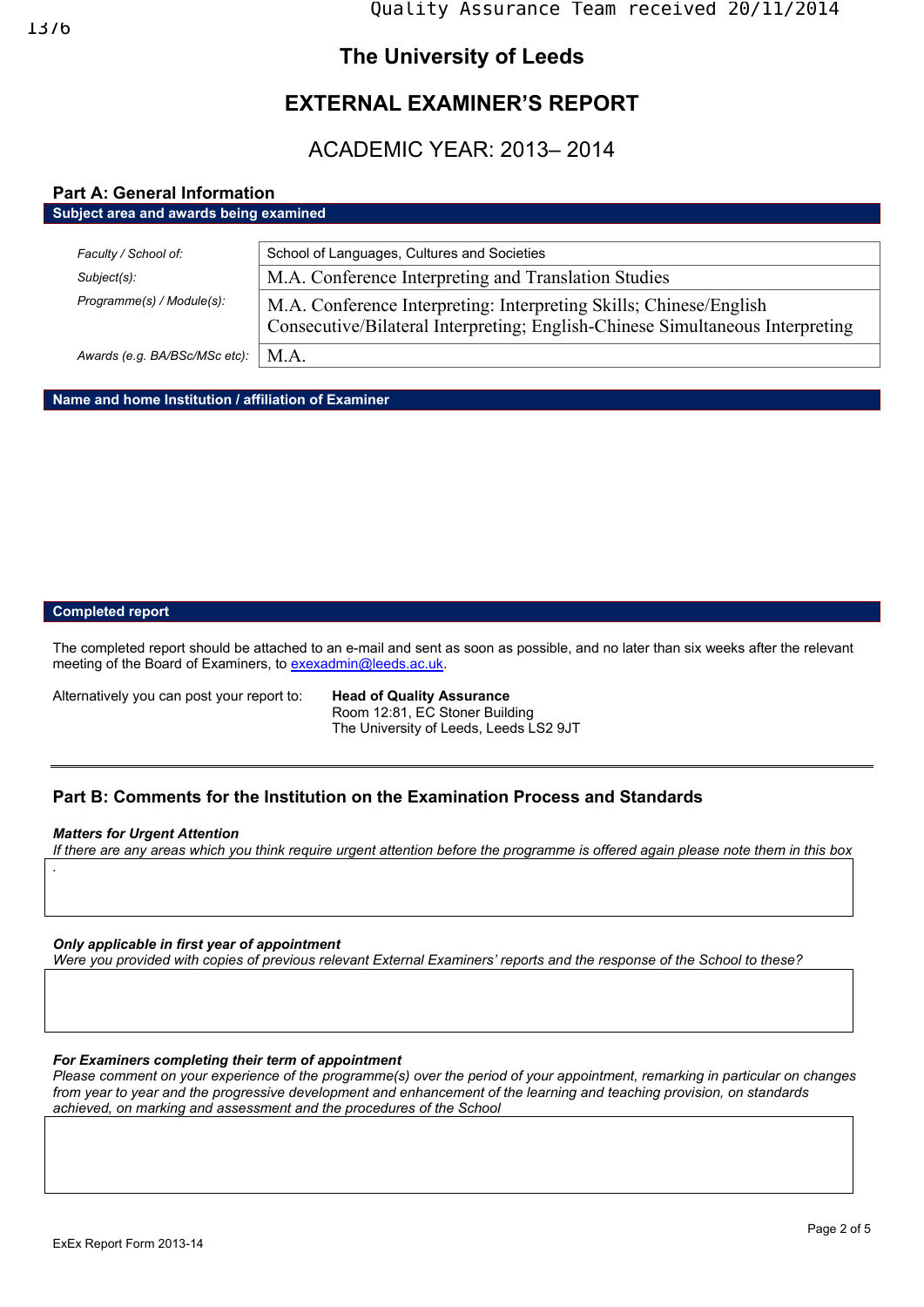#### **Standards**

- **1. Please indicate the extent to which the programme Aims and Intended Learning Outcomes (ILOs) were commensurate with the level of the award** 
	- *The appropriateness of the Intended Learning Outcomes for the programme(s)/modules and of the structure and content of the programme(s);*
	- *The extent to which standards are appropriate for the award or award element under consideration.*

The Intended Learning Outcom es for the m odules are appropriate and the st ructure and content of the modules are well designed.

The standards of students' performance are appropriate for the level of award.

- **2. Did the Aims and ILOs meet the expectations of the national subject benchmark (where relevant)?** 
	- *The comparability of the programme(s) with similar programme(s) at other institutions and against national benchmarks and the Framework for Higher Education Qualifications.*

The aims and ILOs are com parable with similar programmes in interpreting at other top universities in the world.

#### **3. Please comment on the assessment methods and the appropriateness of these to the ILOs**

- *The design and structure of the assessment methods, and the arrangements for the marking of modules and the classification of awards;*
- *The quality of teaching, learning and assessment methods that may be indicated by student performance.*

To my general impression about the programme, the design and structure of assessment activities has been carefully chosen and when taken together both provide a rounded picture of the student's competence and also contribu te to the dev elopment process of the progr amme as a whole. The processes for ass essment, exam ination and th e de termination of scores are sound and fairly conducted. The assessm ent designer(s) can be comm ended for the meticulous preparation of the exams. I am also im pressed by the way that careful m arking and com prehensive feedback s are provided to students.

- **4. Were students given adequate opportunity to demonstrate their achievement of the Aims and ILOs?**
	- *The academic standards demonstrated by the students and, where possible, their performance in relation to students on comparable courses;*
	- *The strengths and weaknesses of the students as a cohort.*

To my observation, students were given adequate opportunity in the assessment to demonstrate their achievement of the Aims and ILOs.

I am generally satisf ied with the standard of most students and i mpressed by some perform ances present at the higher lev els. I f eel that the lev el of their work is com parable to tha t of students on similar programmes in other institutions.

**5. For Examiners responsible for programmes that include clinical practice components, please comment on the learning and assessment of practice components of the curriculum**

**6. Please comment on the nature and effectiveness of enhancements to the programme(s) and modules since the previous year**

*It would be particularly helpful if you could also identify areas of good practice which are worthy of wider dissemination.*  The standards of the structure, design and marking of all the assessments are generally high.

The assessments are designed well. They draw on cu rrent affairs, em ploy language and topics that will be of use to stu dents perso nally and prof essionally and enc ourage the developm ent of transferable skills. They allow students the opportunity to show their skills and competence that they have developed.

The m arking is c arried out in ac cordance with th e criteria set and is ge nerally appropriate. The feedback is excellent and shows real engagement with students' progress.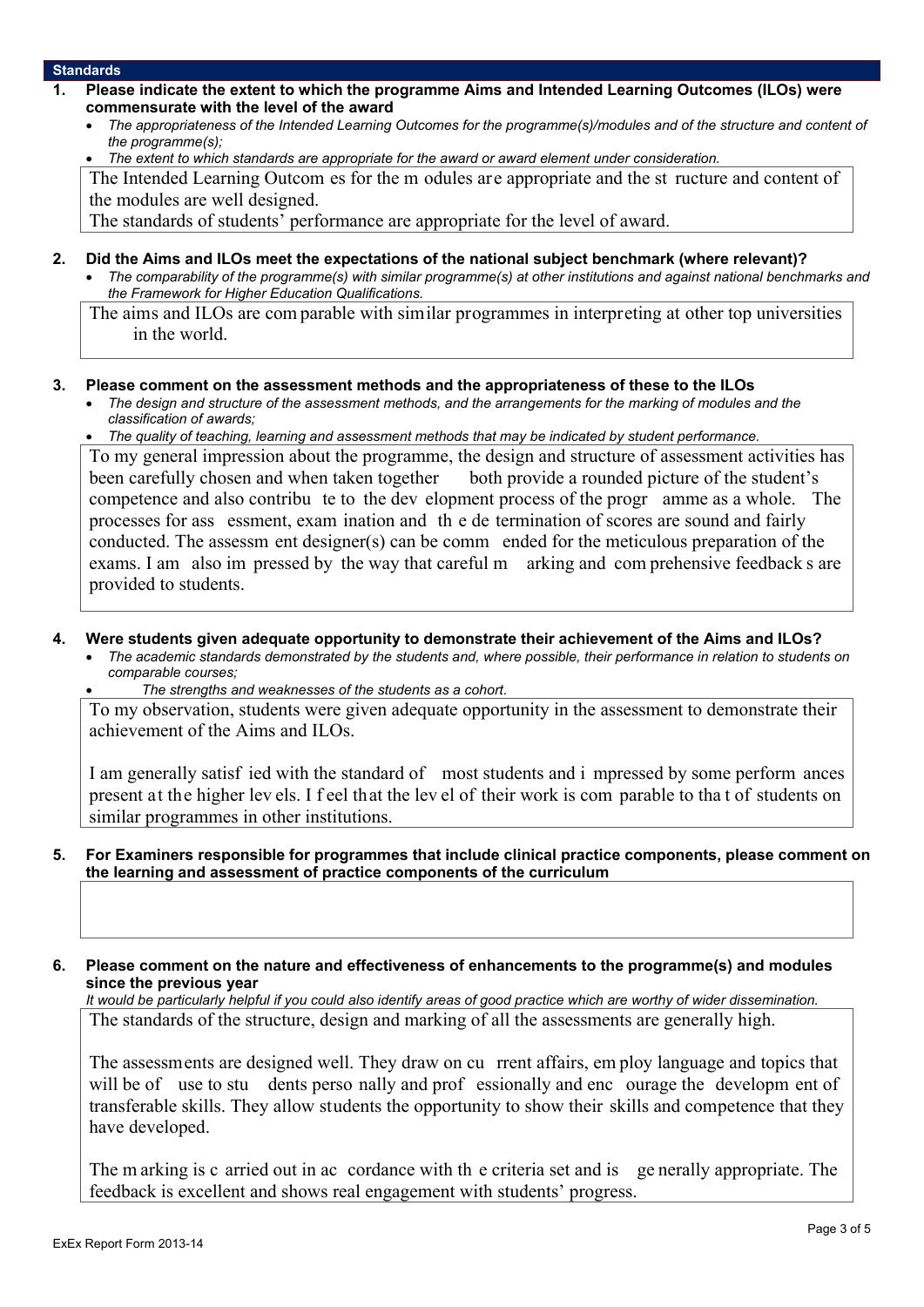**7. Please comment on the influence of research on the curriculum and learning and teaching**  *This may incl ude examples of curriculum design informed by cu rrent research in the s ubject; practice informed by research; students undertaking research.* 

I believ e th at the curriculum design and the assessm ent criteria are well informed by relev ant research in the inte rpreting training and inte rpreting studies, esp. by the programme leader's research in relevant fields.

**8. Where the programme forms part of an Integrated PhD, please comment on the appropriateness of the programme as training for a PhD** 

#### **For Examiners involved in mentoring arrangements**

**9. If you have acted as a mentor to a new External Examiner or have received mentor support please comment here on the arrangements**

#### **The Examination/Assessment Process**

**10. The University and its Schools provide guidance for External Examiners as to their roles, powers and responsibilities. Please indicate whether this material was sufficient for you to act effectively as an External Examiner.**

*Whether External Examiners have sufficient access to the material needed to make the required judgements and whether they are encouraged to request additional information.* 

Yes. I have sufficient access to the material needed to make the required judgements.

**11. Did you receive appropriate documentation relating to the programmes and/or parts of programmes for which you have responsibility, e.g. programme specifications or module handbooks, marking criteria?** *The coherence of the policies and procedures relating to External Examiners and whether they match the explicit roles they are asked to perform.* 

Yes. I have received appropriate documentation related to the programmes including the marking criteria of the modules.

**12. Were you provided with all draft examination papers/assessments? Was the nature and level of the questions appropriate? If not, were suitable arrangements made to consider your comments?** 

Yes. I was provided with all draft examination recordings and assessments. The nature and level of the assessments are appropriate.

**13. Was sufficient assessed / examined work made available to enable you to have confidence in your evaluation of the standard of student work? Were the scripts clearly marked/annotated?** 

Yes, it is sufficient. The students' performances were clearly marked.

**14. Was the ch oice of subjects for dissertations appropriate? Was the method and standard of assessment appropriate?** 

Yes, the method and standard of assessments are appropriate.

**15. Were the administrative arrangements satisfactory for the whole process, including the operation of the Board of Examiners? Were you able to attend the meeting? Were you satisfied with the recommendations of the Board?**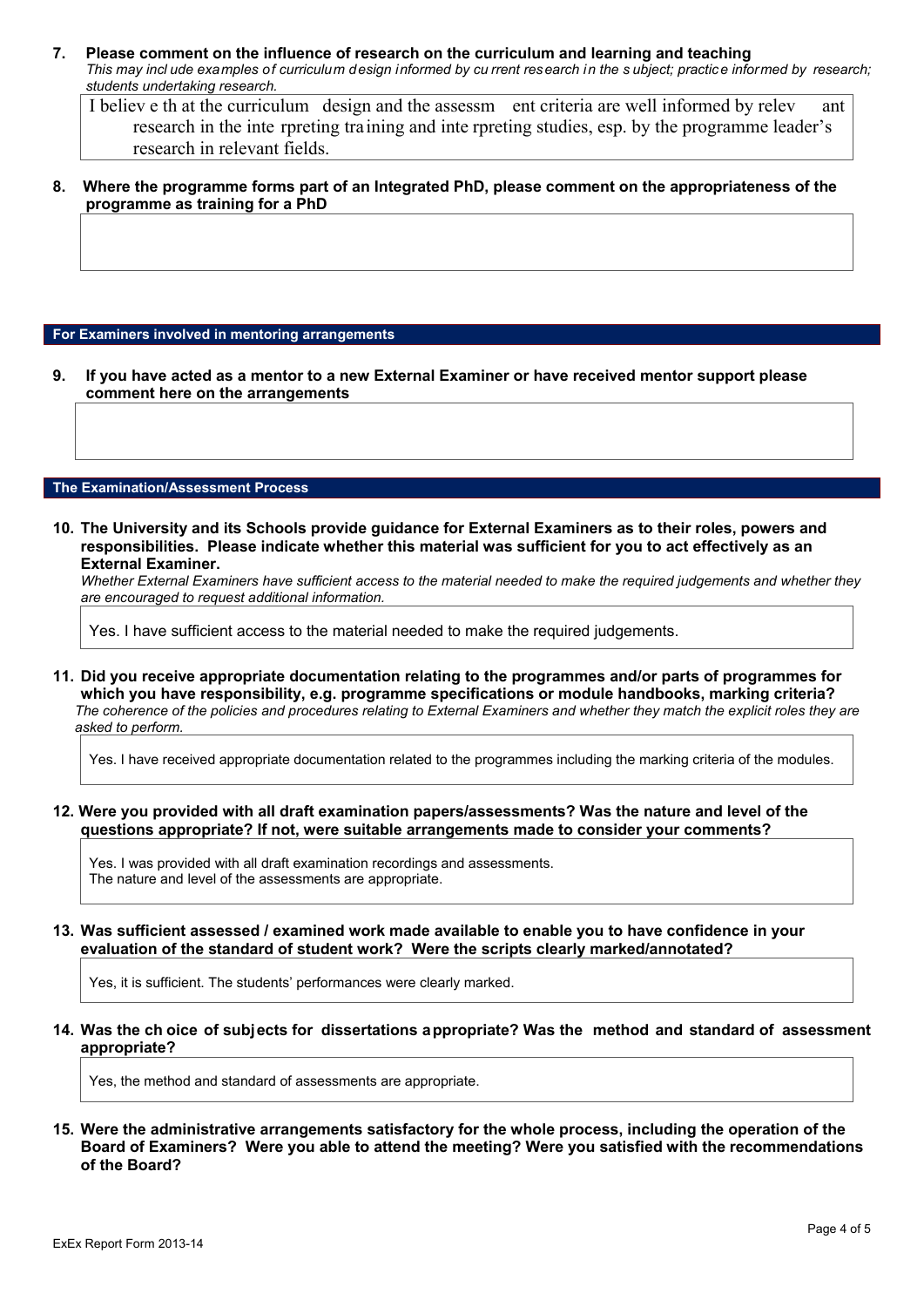Yes, the administrative arrangements are satisfactory for the whole external moderation process. Although I was not able to attend the Board of E xaminers' Me eting due to the r ather lo ng d istance b etween my h ome instit ution a nd L eeds, I communicated with the programme leader frequently via e-mails concerning the moderation matter.

#### **16. Were appropriate procedures in place to give due consideration to mitigating circumstances and medical evidence?**

Yes.

#### **Other comments**

#### **Please use this box if you wish to make any further comments not covered elsewhere on the form**

In summary, I am deeply impressed by the quality of the Programme of MA in Conference Interpreting in the Centre for Translation Studies at the University of Leeds. The standard of this course is on a par with other top programmes that I have examined elsewhere. In terms of the subject area, this particular programme, in my judgement, is one of the leading programmes in the UK. The courses that I have been examining and the degree standards consistently meet their highly stated aims and objectives. It is clear that the standards set are not only appropriate for the programme but that the teaching process, curricular experiences and assessment arrangements support these standards as well.

I have enjoyed enorm ously my engagement with the programme. I look forward to further collaboration as an External Examiner.